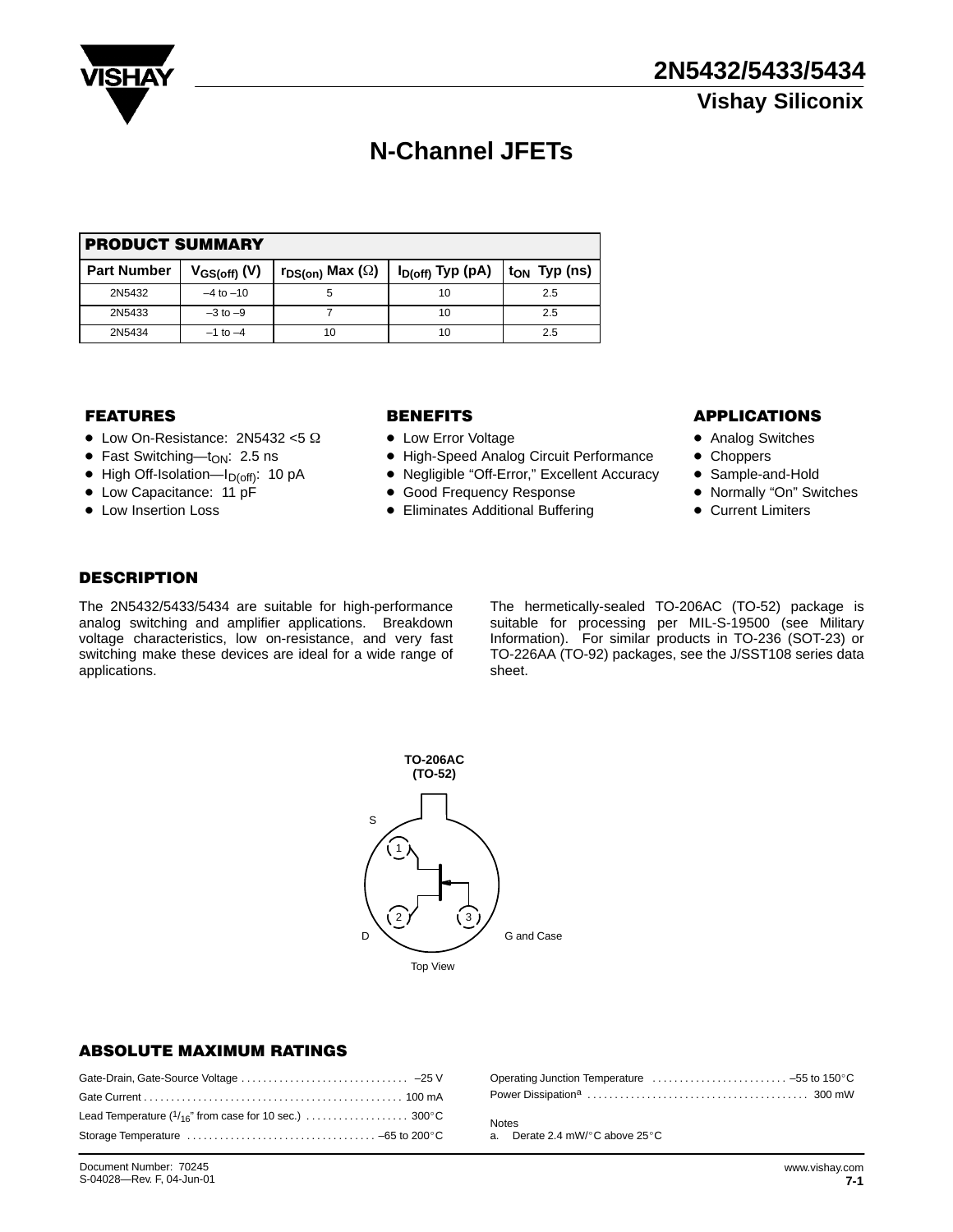# **Vishay Siliconix**



| SPECIFICATIONS (T <sub>A</sub> = 25 <sup>°</sup> C UNLESS OTHERWISE NOTED) |                  |                                                               |                       |                |               |              |        |                |        |              |            |
|----------------------------------------------------------------------------|------------------|---------------------------------------------------------------|-----------------------|----------------|---------------|--------------|--------|----------------|--------|--------------|------------|
|                                                                            |                  |                                                               |                       |                | <b>Limits</b> |              |        |                |        |              |            |
|                                                                            |                  | <b>Test Conditions</b>                                        |                       |                | 2N5432        |              | 2N5433 |                | 2N5434 |              |            |
| <b>Parameter</b>                                                           | Symbol           |                                                               |                       | <b>Typa</b>    | Min           | Max          | Min    | Max            | Min    | Max          | Unit       |
| <b>Static</b>                                                              |                  |                                                               |                       |                |               |              |        |                |        |              |            |
| Gate-Source<br><b>Breakdown Voltage</b>                                    | $V_{(BR)GSS}$    | $I_G = -1 \mu A$ , $V_{DS} = 0 V$                             |                       | $-32$          | $-25$         |              | $-25$  |                | $-25$  |              | v          |
| Gate-Source Cutoff Voltage                                                 | $V_{GS(off)}$    | $V_{DS} = 5 V$ , $I_D = 3 nA$                                 |                       |                | $-4$          | $-10$        | $-3$   | $-9$           | $-1$   | $-4$         |            |
| Saturation Drain Current <sup>b</sup>                                      | $I_{DSS}$        | $V_{DS}$ = 15 V, $V_{GS}$ = 0 V                               |                       |                | 150           |              | 100    |                | 30     |              | mA         |
| <b>Gate Reverse Current</b>                                                |                  | $V_{GS} = -15 \text{ V}, V_{DS} = 0 \text{ V}$                |                       | $-5$           |               | $-200$       |        | $-200$         |        | $-200$       | pA         |
|                                                                            | <b>I</b> GSS     |                                                               | $T_A = 150^{\circ}$ C | $-10$          |               | $-200$       |        | $-200$         |        | $-200$       | nA         |
| Gate Operating Current <sup>c</sup>                                        | $I_{G}$          | $V_{DG}$ = 10 V, $I_D$ = 10 mA                                |                       | $-10$          |               |              |        |                |        |              |            |
| <b>Drain Cutoff Current</b>                                                |                  | $V_{DS} = 5 V, V_{GS} = -10 V$                                |                       | 10             |               | 200          |        | 200            |        | 200          | рA         |
|                                                                            | $I_{D(off)}$     |                                                               | $T_A = 150^{\circ}$ C | 20             |               | 200          |        | 200            |        | 200          | nA         |
| Drain-Source On-Voltage                                                    | $V_{DS(on)}$     | $V_{GS} = 0$ V, $I_D = 10$ mA<br>$I_G = 1$ mA, $V_{DS} = 0$ V |                       |                |               | 50           |        | 70             |        | 100          | mV         |
| Drain-Source On-Resistance                                                 | $r_{DS(on)}$     |                                                               |                       |                | 2             | 5            |        | $\overline{7}$ |        | 10           | $\Omega$   |
| Gate-Source Forward Voltage <sup>c</sup>                                   | $V_{GS(F)}$      |                                                               |                       | 0.7            |               |              |        |                |        |              | $\vee$     |
| <b>Dynamic</b>                                                             |                  |                                                               |                       |                |               |              |        |                |        |              |            |
| Common-Source<br>Forward Transconductance <sup>c</sup>                     | $g_{fs}$         | $V_{DS}$ = 5 V, $I_D$ = 10 mA<br>$f = 1$ $\overline{k}$ Hz    |                       | 17             |               |              |        |                |        |              | mS         |
| Common-Source<br>Output Conductance <sup>c</sup>                           | $g_{os}$         |                                                               |                       | 600            |               |              |        |                |        |              | μS         |
| Drain-Source On-Resistance                                                 | $r_{ds(on)}$     | $V_{GS} = 0$ V, $I_D = 0$ mA<br>$f = 1$ kHz                   |                       |                |               | 5            |        | $\overline{7}$ |        | 10           | Ω          |
| Common-Source<br>Input Capacitance                                         | $C_{iss}$        | $V_{DS} = 0 V, V_{GS} = -10 V$<br>$f = 1 MHz$                 |                       | 20             |               | 30           |        | 30             |        | 30           | рF         |
| Common-Source<br>Reverse Transfer Capacitance                              | C <sub>rss</sub> |                                                               |                       | 11             |               | 15           |        | 15             |        | 15           |            |
| Equivalent Input<br>Noise Voltage <sup>c</sup>                             | $\overline{e}_n$ | $V_{DS} = 5 V$ , $I_D = 10$ mA<br>$f = 1$ kHz                 |                       | 3.5            |               |              |        |                |        |              | nV/<br>√Hz |
| <b>Switching</b>                                                           |                  |                                                               |                       |                |               |              |        |                |        |              |            |
|                                                                            | $t_{d(on)}$      | $V_{DD} = 1.5 V, V_{GS(H)} = 0 V$<br>See Switching Circuit    |                       | $\overline{2}$ |               | 4            |        | 4              |        | 4            |            |
| Turn-On Timeb                                                              | $t_r$            |                                                               |                       | 0.5            |               | $\mathbf{1}$ |        | $\mathbf{1}$   |        | $\mathbf{1}$ | ns         |
|                                                                            | $t_{d(off)}$     |                                                               |                       | $\overline{4}$ |               | 6            |        | 6              |        | 6            |            |
| Turn-Off Timeb                                                             | $t_f$            |                                                               |                       | 18             |               | 30           |        | 30             |        | 30           |            |

Notes<br>a. Typical values are for DESIGN AID ONLY, not guaranteed nor subject to production testing.<br>b. Pulse test: PW ≤300 μs duty cycle ≤3%.<br>c. This parameter not registered with JEDEC.

www.vishay.com **7-2**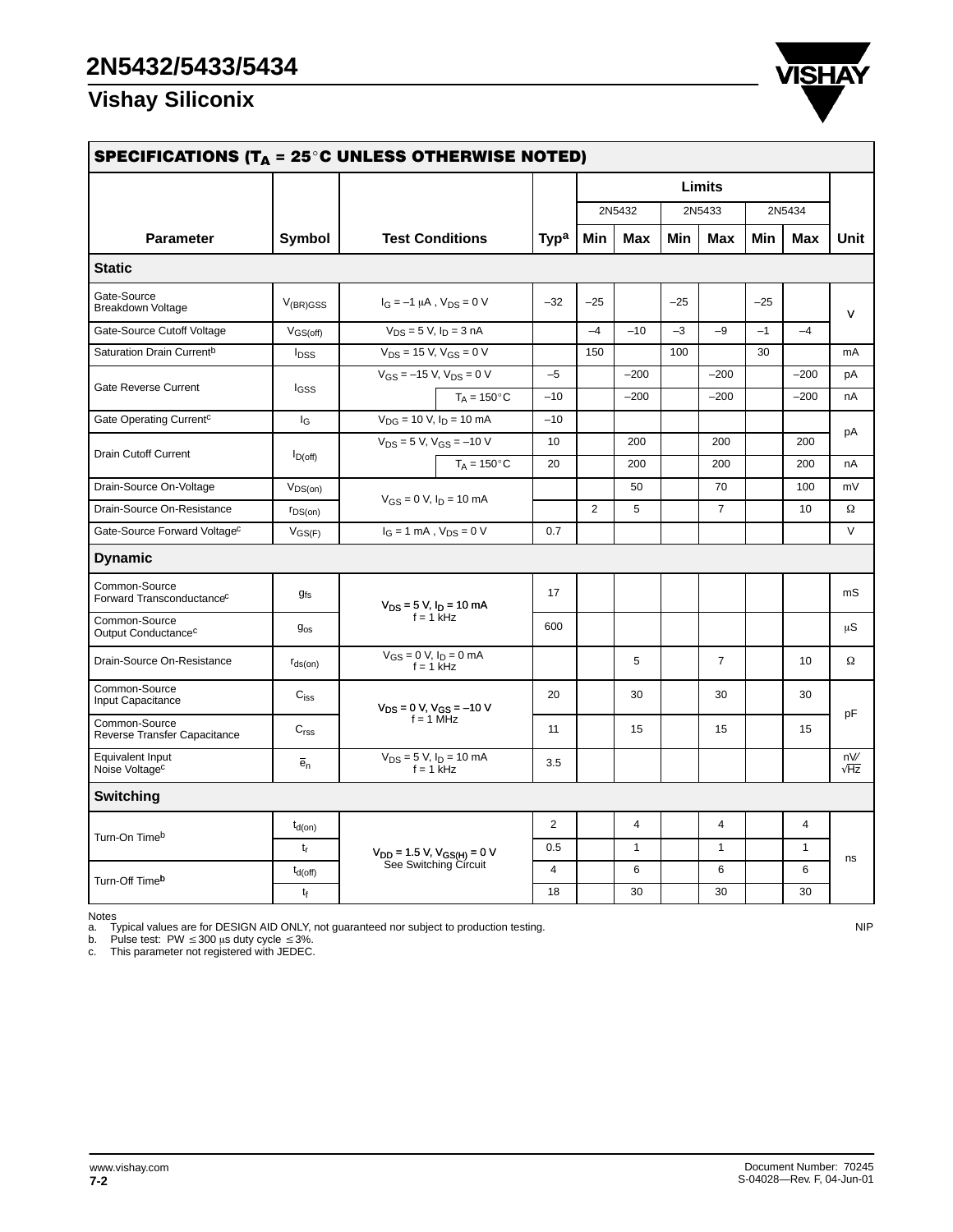

## **2N5432/5433/5434 Vishay Siliconix**

## TYPICAL CHARACTERISTICS (T $_{\mathsf{A}}$  = 25°C UNLESS OTHERWISE NOTED)



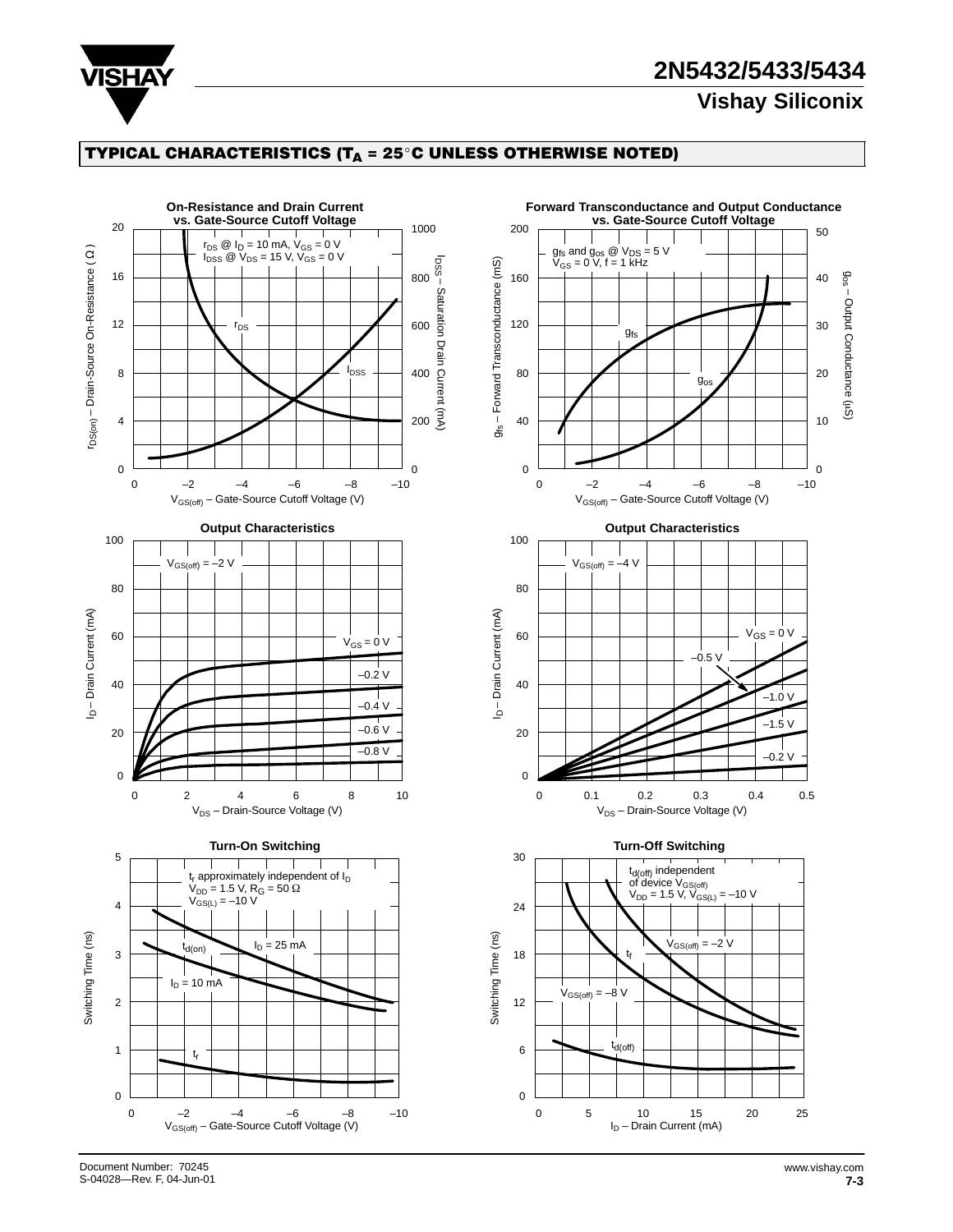# **2N5432/5433/5434**

## **Vishay Siliconix**



### TYPICAL CHARACTERISTICS (25°C UNLESS NOTED)





g<sub>fs</sub> - Forward Transconductance (mS)



**Gate Leakage Current** 100 nA  $T_A = 125$ °C  $I_D = 10$  mA 10 nA 5 mA I<sub>G</sub> - Gate Leakage 1 nA 1 mA Ē .<br>I<sub>GSS</sub> @ 125°C 100 pA <u>E</u> 5 mA  $T_A = 25^\circ C$ 10 pA 1 mA 10 mA  $I_{GSS} \ @ 25^{\circ}$ C 1 pA 16 20 0 4 8 12 V<sub>DG</sub> – Drain-Gate Voltage (V)

100 10 1 1 10 100 **Transconductance vs. Drain Current** I<sub>D</sub> – Drain Current (mA)  $V_{DS} = 5 V$  $f = 1$  kHz  $T_A = -55$  $\overline{c}$  $125^{\circ}$ C  $V_{GS(off)} = -4 V$  $25^{\circ}$ C